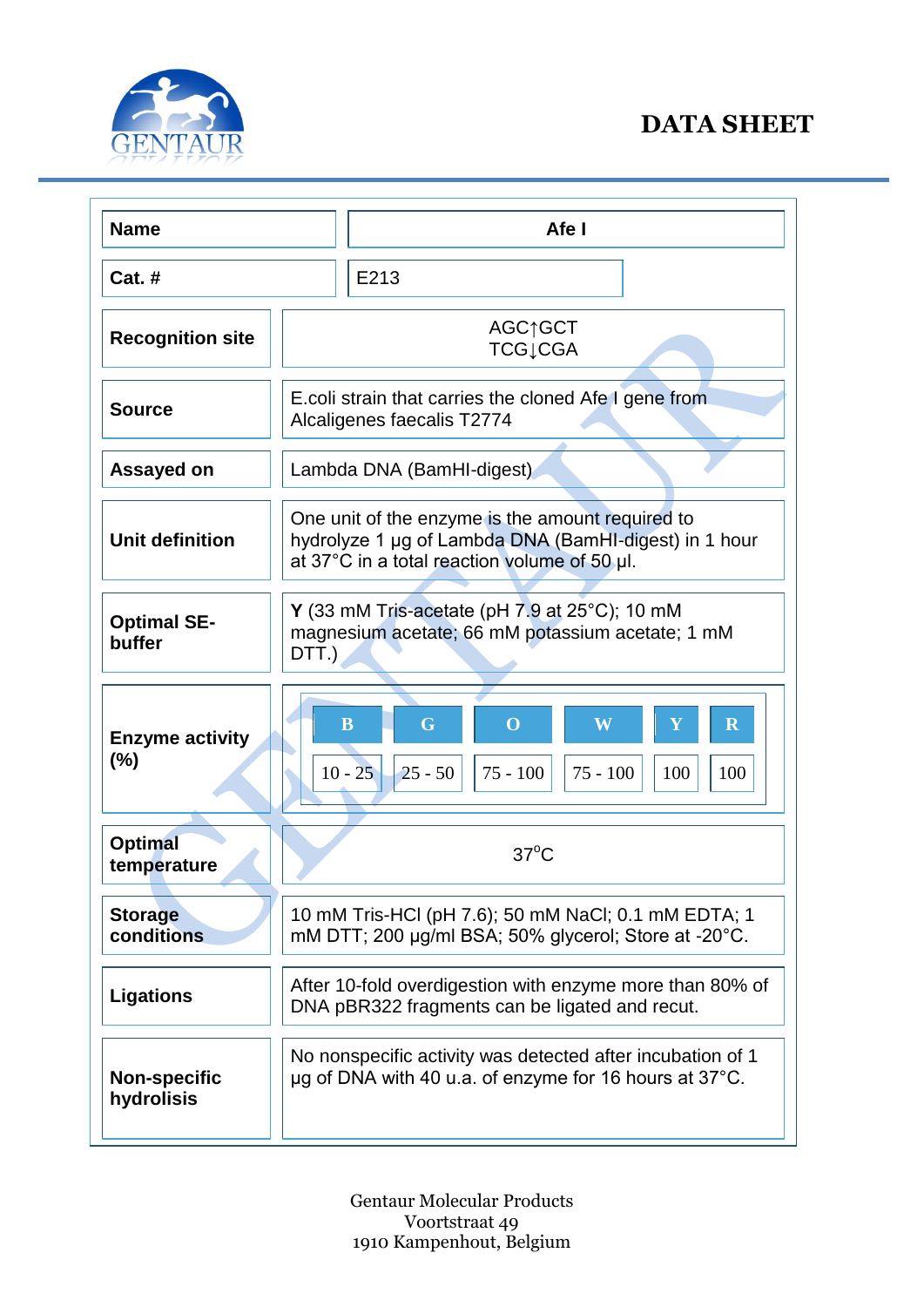| <b>Reagents</b><br><b>Supplied with</b><br><b>Enzyme</b> | 10 X SE-buffer Y                                                                                                                                                                                                                                                                                   |
|----------------------------------------------------------|----------------------------------------------------------------------------------------------------------------------------------------------------------------------------------------------------------------------------------------------------------------------------------------------------|
| <b>Methylation</b><br>sensitivity                        | not tested                                                                                                                                                                                                                                                                                         |
| <b>Inactivation 20</b><br>minutes under                  | $65^{\circ}$ C                                                                                                                                                                                                                                                                                     |
| <b>Notes</b>                                             | The minimum number of units that resulted in complete<br>digestion of 1 $\mu$ g of substrate DNA in 16 hours is 0,25. Afel<br>cleaves supercoiled and linear plasmid DNA (pBR322) at a<br>roughly equal rate. Afel cleaves Lambda DNA/BamHI<br>digest at a rate 3-4 times higher than plasmid DNA. |
| <b>References:</b>                                       | Abdurashitov, M.A., Kileva, E.V., Shevchenko, A.V.,<br>Degtyarev, S.Kh. Unpublished observations. (1994)                                                                                                                                                                                           |